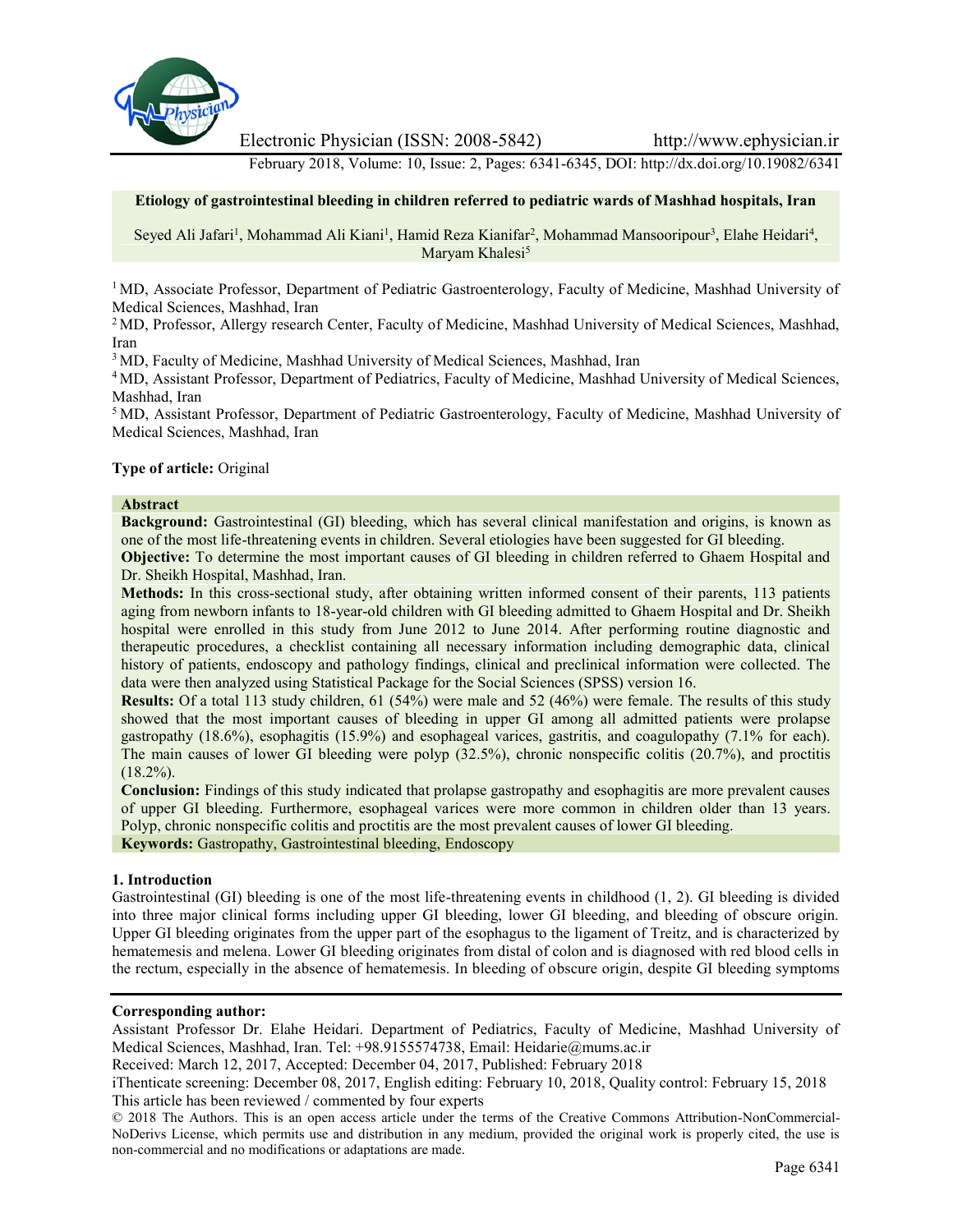including iron deficiency anemia, and positive occult blood test, no endoscopy or colonoscopy abnormalities are observed (3, 4). Bleeding may occur anywhere in the gastrointestinal tract and may be difficult to determine its location. GI bleeding that originated from the esophagus, stomach, and duodenum can be characterized by hematemesis (5). Excessive bleeding in the duodenum or upper GI system can also cause Melena (6, 7). The causes of lower GI bleeding vary by age, but anal fissures and juvenile polyps are the most important causes of lower GI bleeding (8, 9). Differential diagnosis of GI bleeding in children varies with age (10, 11). Upper GI bleeding in infants and young children is often due to ulcers and stress erosion, but in older children it may be due to duodenal ulcers, esophagitis and esophageal varices. Lower GI bleeding may occur due to a number of reasons such as fissure, polyps, allergies to milk proteins, inflammatory bowel disease, infectious colitis, Meckel's diverticulum, colon bleeding disorders and malignancies (11-14). Experience in different countries indicates the differences in the frequency of different causes of GI bleeding in children (1, 10, 15. Differences can be due to various causes including lifestyle, quality of health, nutritional habits, and geographical conditions. Studies have shown that in Iran, even among cities and different geographical regions of the country, there are significant differences in the prevalence and etiology of GI bleeding (4, 15, 16). In this study, we aimed to investigate the etiologies of GI bleeding in children referred to Ghaem Hospital and Dr. Sheikh Hospital, Mashhad, Northeast of Iran.

### **2. Material and Methods**

### *2.1. Sampling and inclusion criteria*

In this cross-sectional study, the samples were children less than 18 years with patients with mild to severe GI bleeding admitted to Ghaem Hospital and Dr. Sheikh hospital. They were included when presented with GI bleeding to the emergency department, or reported the manifestations of bleeding e.g. hematemesis, ground coffee emesis, melena or rectorrhagia to investigate the etiology and the underlying pathology of GI bleeding. GI bleeding origin is distinguishable from the signs and symptoms. Patients, in whom the bleeding originated from nasal or oral cavity, or those who did not want to participate, were excluded from this study.

### *2.2. Data collection*

In patients who had indication for hospitalization, the routine diagnostic procedures including physical examination and paraclinical tests (i.e. CBC, FBS, Pt, PTT, INR, BT, ALP, AST, and ALT) were performed. Then a checklist containing information on the demographic findings, history taking and physical examination of the patients, laboratory test results, imaging, ultrasound and endoscopy findings, and pathologies was prepared. The endoscopies were performed by an expert pediatrics gastroenterologist. Colonoscopy was done in cases with lower GI bleeding. So, both lower and upper bleeding were investigated in all the patients. The endoscopies were performed by 6-8 hours fasting in the children and four hours of discontinued breastfeeding. For colonoscopies, liquid diet with laxatives; polyethylene glycol powder and Senagol syrup (Goldaru co, Tehran, Iran) was started 48 hours in advance. Afterwards, clinical and preclinical information including duration of hospital stay, severity of GI bleeding (hemodynamic disorders or loss of hemoglobin) and response to treatment (recovery or death) were collected. The biopsies of all patients were obtained and sent for pathology assessment (fixed in formalin). The biopsies were checked by an expert medical pathologist and all of them were checked for Helicobacter pylori. All the patients were assessed by an expert pediatrics gastroenterologist, and final diagnosis was made based on all the mentioned diagnostic procedures. In cases of controversy, consultation with one other specialist was made to confirm the diagnosis. For other organ problems including hematology, the consultations were sent to other departments and diagnoses were made based on the clinical examination and laboratory tests.

### *2.3. Statistical analysis*

According to the literature (30), and the frequency of an important cause of bleeding (inflammatory bowel disease), the sample size was calculated as 113 patients, using statistical formula with 95% confidence interval and an accuracy of 5%. SPSS software (SPSS Inc. Released 2007. SPSS for Windows, Version 16.0. Chicago, US) was used for statistical analysis, and diagrams, tables and central and dispersion indices were used to describe the data.

## *2.4. Ethical considerations*

The study protocol; was approved by the Ethics Committee of Mashhad University of Medical Sciences. The informed consent was obtained from all the patients' parents and they were ensured about the confidentiality of their information.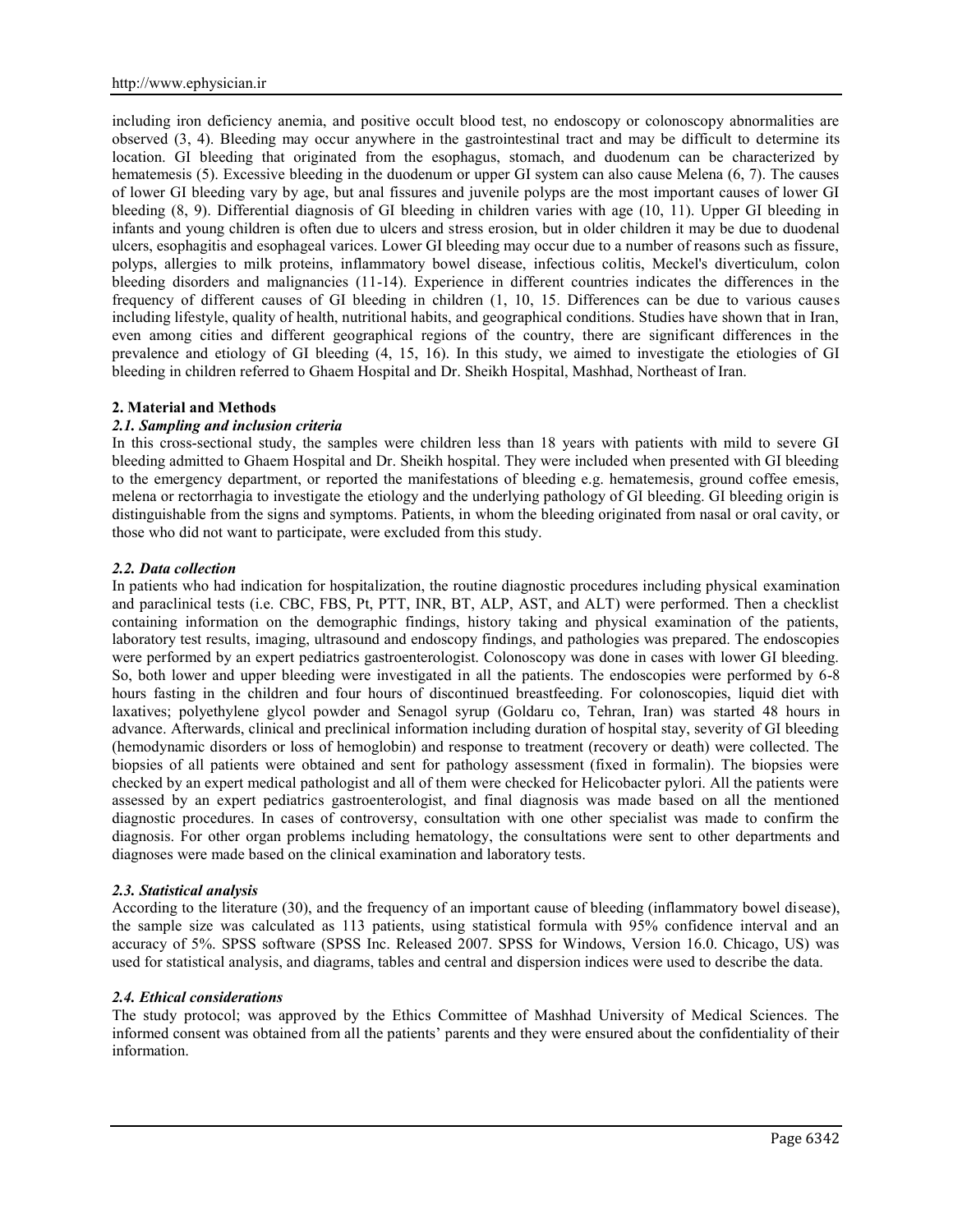## **3. Results**

In this study 220 patients with GI bleeding were admitted to Ghaem Hospital and Dr. Sheikh Hospital (pediatric ward) from June 2012 to June 2014. Of a total 113 study children, 61 (54%) were boys and 52 (46%) were girls. Age range of patients varied between newborn infants to 16-year-old children. The etiologies of GI bleeding in various age groups in this study are presented in Table 1. Patients were divided into five groups according to their age. Records showed that only 17% of patients had a history of GI bleeding without clear sources. Also, the results showed the patients had upper GI bleeding (40.7% hematemesis, 38% coffee ground vomitus) and lower GI bleeding (11.5% hematochezia, and 17.73% Melena). Records also showed that in patients who experienced upper GI bleeding, 5.7% had a history of nonsteroidal anti-inflammatory drugs (NSAIDs) usage. In addition, approximately 6% had a history of nausea and frequent vomiting. In patients with upper GI bleeding, the minimum and maximum number of hematemesis was reported 1 time in three patients and 15 times in one patient, respectively. Regarding the previous disease history in all patients with upper and lower GH bleeding, 6 (5.3%) patients had a history of hepatic disease (mostly cirrhosis) that had hematemesis, 1 (0.9%) patient had kidney disease (end stage renal disease), and 4 patients (4%) had inflammatory bowel disease, who experienced lower GI bleeding. Also, a history of seizures, vitamin K intake, hypotension, and tachycardia were reported in 8.8%, 94.7%, 6.2% and 23.9% of patients, based on the past medical histories, respectively. Findings of this study showed that the highest rate of bleeding among all admitted patients was due to prolapse gastropathy (18.6%) and esophagitis (15.9%), respectively. Other diseases included esophageal varices, gastritis, and coagulopathy that each accounted for 7.1%. Also, the results of the following study demonstrated that esophagitis (18%) and prolapse gastropathy (17%) are the most common cause of intestinal hemorrhage among girls. On the other hand, prolapse gastropathy (19%) and gastritis (11.5%) are more prevalent among boys. Regarding age, coagulopathy and maternal blood ingestion are the two most common causes of GI bleeding in newborns, while esophagitis and prolapse gastropathy (20.6%) are the most common causes of GI bleeding in infants and children younger than 5 years old. Moreover, the most common causes of GI bleeding were esophagitis and gastritis in children aged 6 to 12 years old, and esophageal varices and peptic ulcer disease (PUD) in children aged 13 to 16 years old.

| <b>Table 1.</b> The etiologies of GI bleeding in various age groups in this study |
|-----------------------------------------------------------------------------------|
|-----------------------------------------------------------------------------------|

| Age group      | Number | Etiology                                                                             |
|----------------|--------|--------------------------------------------------------------------------------------|
| Newborns       | 10     | Coagulopathy, gastropathy, swallowing blood, colitis                                 |
| 1 month to 2   | 34     | Esophagitis, esophageal varices, gastropathy, gastroenteritis, NSAIDs, Mallory-Weiss |
| years          |        | tear                                                                                 |
| 2 to 5 years   | 25     | Esophagitis, esophageal varices, gastropathy, gastroenteritis, NSAIDs, Mallory-Weiss |
| old            |        | tear, Duodenal erosions, colitis, Meckel's diverticulum, polyps                      |
| 6 to 12 years  | 36     | Esophagitis, esophageal varices, gastropathy, gastroenteritis, NSAIDs, Duodenal      |
| old            |        | erosions, colitis, Meckel's diverticulum, PUD, Fissure                               |
| 13 to 16 years | - 8    | Esophageal varices, gastritis, colitis, polyps, PUD                                  |
| old            |        |                                                                                      |

## **4. Discussion**

GI bleeding may have several etiologies. Studies suggested that duodenal erosions, ulcer, and esophagitis are the most common etiologies of upper GI bleeding. In addition, findings show that anal fissure, polyps, and Meckel's diverticulum are the most common lesions that may lead to lower GI bleeding (16). Chronic use of medication, particularly NSAIDs is also shown to be associated with gastroduodenal injury, gastritis, duodenal ulcers, and gastrointestinal bleeding (17). Also, bacterial infections, especially infection with Helicobacter pylori can cause peptic ulceration resulting in pediatrics' GI bleeding (13). The results of studies have shown that the most common cause of upper GI bleeding in newborn infants and children younger than 2 years are maternal blood ingestion, and gastritis or stress ulcers, respectively (10, 18, 19). Mallory-Weiss tear was also more prevalent in older children (20, 21). But, our findings showed that the most common causes of bleeding in upper GI system are coagulopathy and maternal blood ingestion in newborns, while esophagitis and prolapse gastropathy are the most important etiology of GI bleeding in children younger than 5 years old. Our findings showed that the most important etiology of upper GI bleeding in older children was esophagitis, gastritis, esophageal varices, and PUD. History of drug use, particularly NSAIDs has also been reported by some studies as the main cause of upper GI bleeding (22, 23, 30), while our findings showed that 36% had drug use, of whom only 0.9% had received NSAIDs. Comparison of the etiology of GI bleeding in developed and developing countries has shown that variceal bleeding due to extrahepatic portal vein obstruction is the most common cause of upper GI bleeding in developed countries (24, 25). Gastric and duodenal erosions in addition to esophagitis have also been reported as the main causes of pediatrics upper GI bleeding, while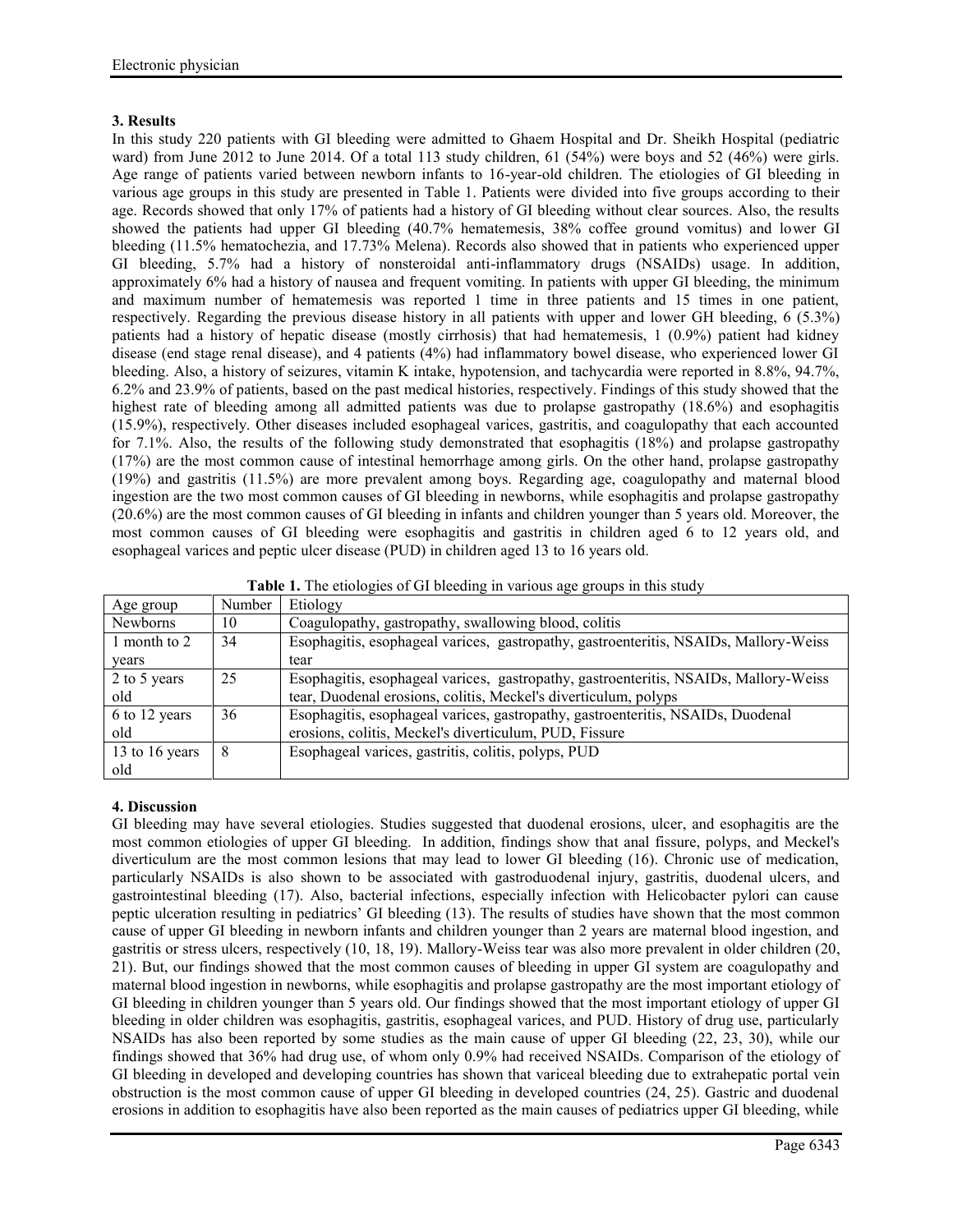esophageal varices have been shown to be rare in children younger than 18 months (26-28). On the other hand, it has been previously reported that gastric and duodenal erosions along with esophageal varices and gastric ulcer are the most important causes of pediatrics' upper GI bleeding in Iran (15, 24, 29). Our findings showed that prolapse gastropathy and esophagitis are more prevalent causes of upper GI bleeding. Moreover, the results of this study showed that esophageal varices were more common in children older than 13 years. Zahmatkeshan et al., in a study in 2012, reported that lower GI bleeding was more prevalent in 2-10-year-old children, and occurs infrequently in neonates. Hematochezia was the greatest common presentation manifested by bloody diarrhea and occult blood. The most prevalent reported finding in colonoscopy was sigmoid colon while the juvenile polyp was the most common pathological finding (31). The current study considered the patients in a short course and not a year-long period, and in various regions of the country, while GI bleeding causes might change by season and location. Also, patients' rights were observed and, in some cases, lack of indication for endoscopy or colonoscopy reduced the available information and all can be considered as study limitations.

### **5. Conclusions**

Findings of this study indicated that prolapse gastropathy and esophagitis are more prevalent causes of upper GI bleeding, the main causes of lower GI bleeding are polyp, chronic nonspecific colitis, and proctitis in the study sample. But considering the literature review, various regions of the world have reports indicating variation in the source, etiology, cause and approaches for pediatrics' GI bleeding. Furthermore, multicenter studies considering various countries or review articles investigating the mentioned issues in GI bleeding of children is essential.

### **Acknowledgments:**

This study, which was based on the research conducted for a medical student's thesis, was supported by a grant from the Vice Chancellor for Research at Mashhad University of Medical Sciences; the approval number was 7159-T.

### **Conflict of Interest:**

There is no conflict of interest to be declared.

### **Authors' contributions:**

All authors contributed to this project and article equally. All authors read and approved the final manuscript.

### **References:**

- 1) Hulme B, Wilcox S. Guidelines on the management of bleeding for palliative care patients with cancer. Yorkshire Palliative Medicine Clinical Guidelines Group, Available from: http://www.Palliativedrugs.com. 2008.
- 2) Palmer K. Acute upper gastrointestinal haemorrhage. Br Med Bull. 2007; 83(1): 307-24. doi: 10.1093/bmb/ldm023. PMID: 17942452.
- 3) Rockey DC. Occult and obscure gastrointestinal bleeding: causes and clinical management. Nat Rev Gastroenterol Hepatol. 2010; 7(5): 265-79. doi: 10.1038/nrgastro.2010.42. PMID: 20351759.
- 4) Ben-Menachem T, Decker GA, Early DS, Evans J, Fanelli RD, Fisher DA, et al. Adverse events of upper GI endoscopy. Gastrointest Endosc. 2012; 76(4): 707-18. doi: 10.1016/j.gie.2012.03.252. PMID: 22985638.
- 5) Yachimski PS, Friedman LS. Gastrointestinal bleeding in the elderly. Nat Clin Pract Gastroenterol Hepatol. 2008; 5(2): 80-93. doi: 10.1038/ncpgasthep1034. PMID: 18253137.
- 6) Saljoughian M. Gastrointestinal Bleeding: An Alarming Sign. US Pharm. 2009; 12: 17.
- 7) Gunjan D, Sharma V, Rana SS, Bhasin DK. Small bowel bleeding: a comprehensive review. Gastroenterol Rep (Oxf). 2014; 2(4): 262-75. doi: 10.1093/gastro/gou025. PMID: 24874805, PMCID: PMC4219139.
- 8) Vernava AM, 3rd, Moore BA, Longo WE, Johnson FE. Lower gastrointestinal bleeding. Dis Colon Rectum. 1997; 40(7): 846-58. doi: 10.1007/BF02055445. PMID: 9221865.
- 9) Manning-Dimmitt LL, Dimmitt SG, Wilson GR. Diagnosis of gastrointestinal bleeding in adults. Am Fam Physician. 2005; 71(7): 1339-46.
- 10) Owensby S, Taylor K, Wilkins T. Diagnosis and Management of Upper Gastrointestinal Bleeding in Children. J Am Board Fam Med. 2015; 28(1): 134-45. doi: 10.3122/jabfm.2015.01.140153. PMID: 25567834.
- 11) Brown RL, Azizkhan RG. Gastrointestinal bleeding in infants and children: Meckel's diverticulum and intestinal duplication. Semin Pediatr Surg. 1999; 8(4): 202-9.